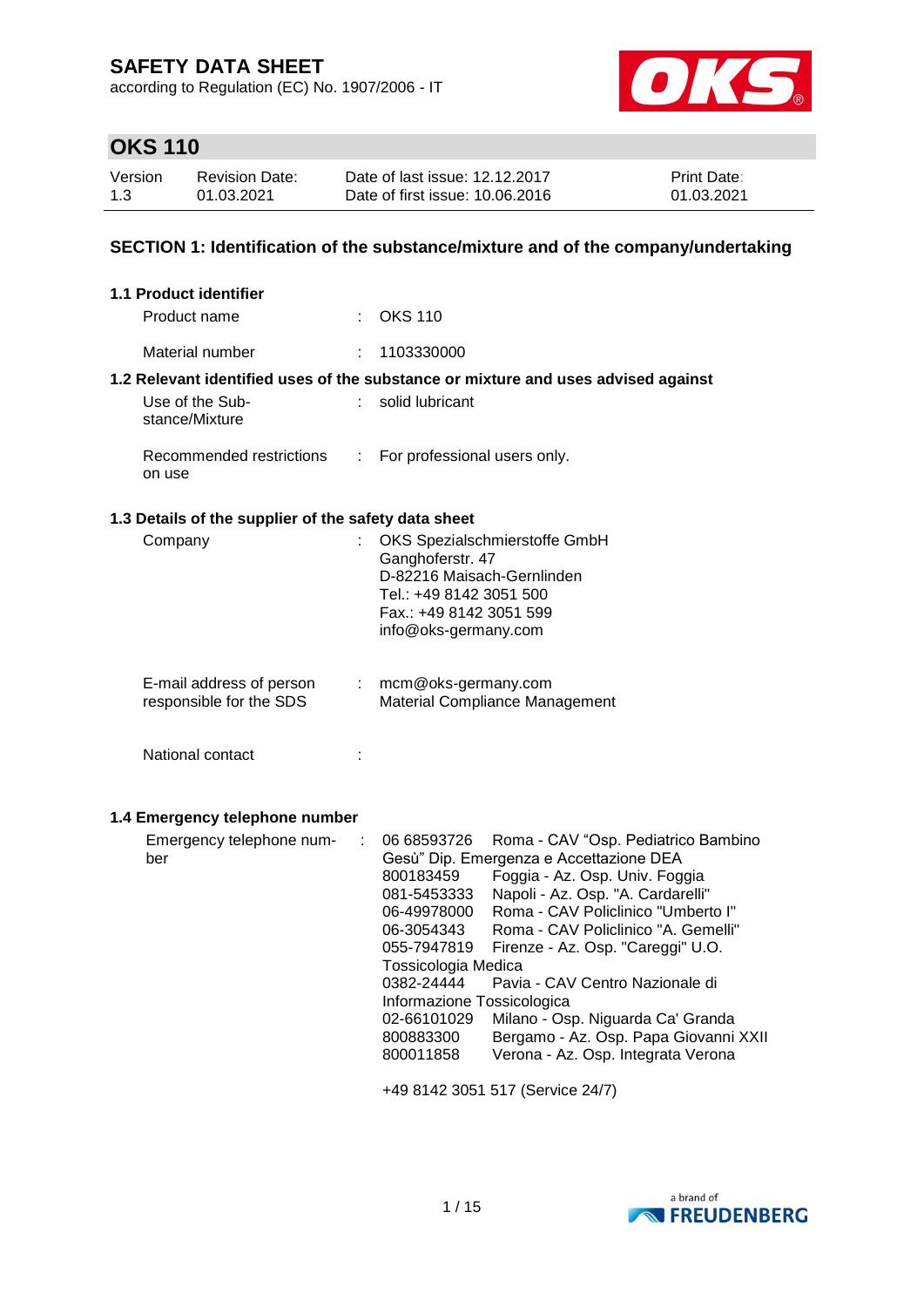according to Regulation (EC) No. 1907/2006 - IT



# **OKS 110**

| Version | <b>Revision Date:</b> | Date of last issue: 12.12.2017  | <b>Print Date:</b> |
|---------|-----------------------|---------------------------------|--------------------|
| 1.3     | 01.03.2021            | Date of first issue: 10.06.2016 | 01.03.2021         |

## **SECTION 2: Hazards identification**

#### **2.1 Classification of the substance or mixture**

#### **Classification (REGULATION (EC) No 1272/2008)**

Not a hazardous substance or mixture.

### **2.2 Label elements**

### **Labelling (REGULATION (EC) No 1272/2008)**

Not a hazardous substance or mixture.

### **2.3 Other hazards**

This substance/mixture contains no components considered to be either persistent, bioaccumulative and toxic (PBT), or very persistent and very bioaccumulative (vPvB) at levels of 0.1% or higher.

## **SECTION 3: Composition/information on ingredients**

#### **3.1 Substances**

Chemical nature : Molybdenum disulfide

### **Components**

| Chemical name                                | CAS-No.<br>EC-No.          | Classification | Concentration<br>limits<br>M-Factor | Concentration<br>(% w/w) |
|----------------------------------------------|----------------------------|----------------|-------------------------------------|--------------------------|
|                                              | Index-No.                  |                | <b>Notes</b>                        |                          |
|                                              | <b>Registration number</b> |                |                                     |                          |
| Substances with a workplace exposure limit : |                            |                |                                     |                          |
| molybdenum disul-                            | 1317-33-5                  | Not classified |                                     | $>= 90 - \le 100$        |
| phide                                        | 215-263-9                  |                |                                     |                          |
|                                              |                            |                |                                     |                          |
|                                              |                            |                |                                     |                          |

### **SECTION 4: First aid measures**

#### **4.1 Description of first aid measures**

| If inhaled              | Remove person to fresh air. If signs/symptoms continue, get<br>medical attention.<br>Keep patient warm and at rest.<br>If breathing is irregular or stopped, administer artificial respira-<br>tion. |
|-------------------------|------------------------------------------------------------------------------------------------------------------------------------------------------------------------------------------------------|
| In case of skin contact | : Remove contaminated clothing. If irritation develops, get med-<br>ical attention.<br>In case of contact, immediately flush skin with plenty of water.                                              |

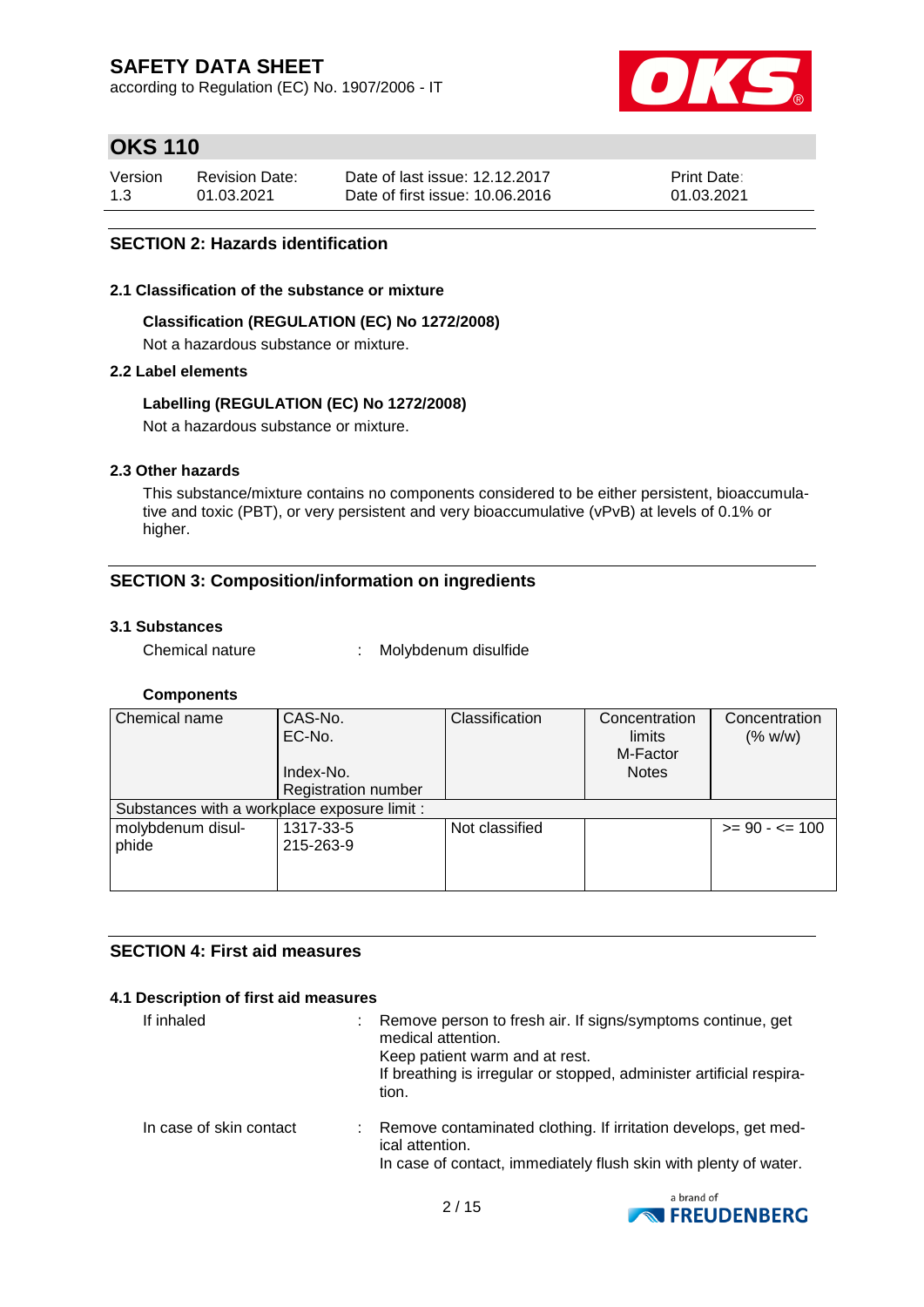according to Regulation (EC) No. 1907/2006 - IT



# **OKS 110**

| Version<br>1.3 | <b>Revision Date:</b><br>01.03.2021 | Date of last issue: 12.12.2017<br>Date of first issue: 10.06.2016                                                       | Print Date:<br>01.03.2021 |
|----------------|-------------------------------------|-------------------------------------------------------------------------------------------------------------------------|---------------------------|
|                | In case of eye contact              | Rinse immediately with plenty of water, also under the eyelids,                                                         |                           |
|                |                                     | for at least 10 minutes.<br>If eye irritation persists, consult a specialist.                                           |                           |
| If swallowed   |                                     | $\therefore$ Move the victim to fresh air.<br>Do not induce vomiting without medical advice.<br>Rinse mouth with water. |                           |
|                |                                     | 4.2 Most important symptoms and effects, both acute and delayed                                                         |                           |
| Symptoms       |                                     | : No information available.                                                                                             |                           |
| <b>Risks</b>   |                                     | None known.                                                                                                             |                           |
|                |                                     | 4.3 Indication of any immediate medical attention and special treatment needed                                          |                           |
| Treatment      |                                     | No information available.                                                                                               |                           |

## **SECTION 5: Firefighting measures**

### **5.1 Extinguishing media**

| Suitable extinguishing media :                            | Use water spray, alcohol-resistant foam, dry chemical or car-<br>bon dioxide. |
|-----------------------------------------------------------|-------------------------------------------------------------------------------|
| Unsuitable extinguishing<br>media                         | : High volume water jet                                                       |
| 5.2 Special hazards arising from the substance or mixture |                                                                               |
| Hazardous combustion prod- : Sulphur oxides               |                                                                               |

Metal oxides

## **5.3 Advice for firefighters**

ucts

| Special protective equipment<br>for firefighters | In the event of fire, wear self-contained breathing apparatus.<br>Use personal protective equipment. Exposure to decomposi-<br>tion products may be a hazard to health. |
|--------------------------------------------------|-------------------------------------------------------------------------------------------------------------------------------------------------------------------------|
| Further information                              | : Standard procedure for chemical fires.<br>Cool containers/tanks with water spray.                                                                                     |

## **SECTION 6: Accidental release measures**

| 6.1 Personal precautions, protective equipment and emergency procedures |  |
|-------------------------------------------------------------------------|--|
|-------------------------------------------------------------------------|--|

| Personal precautions | Evacuate personnel to safe areas.                            |
|----------------------|--------------------------------------------------------------|
|                      | Keep people away from and upwind of spill/leak.              |
|                      | Use the indicated respiratory protection if the occupational |

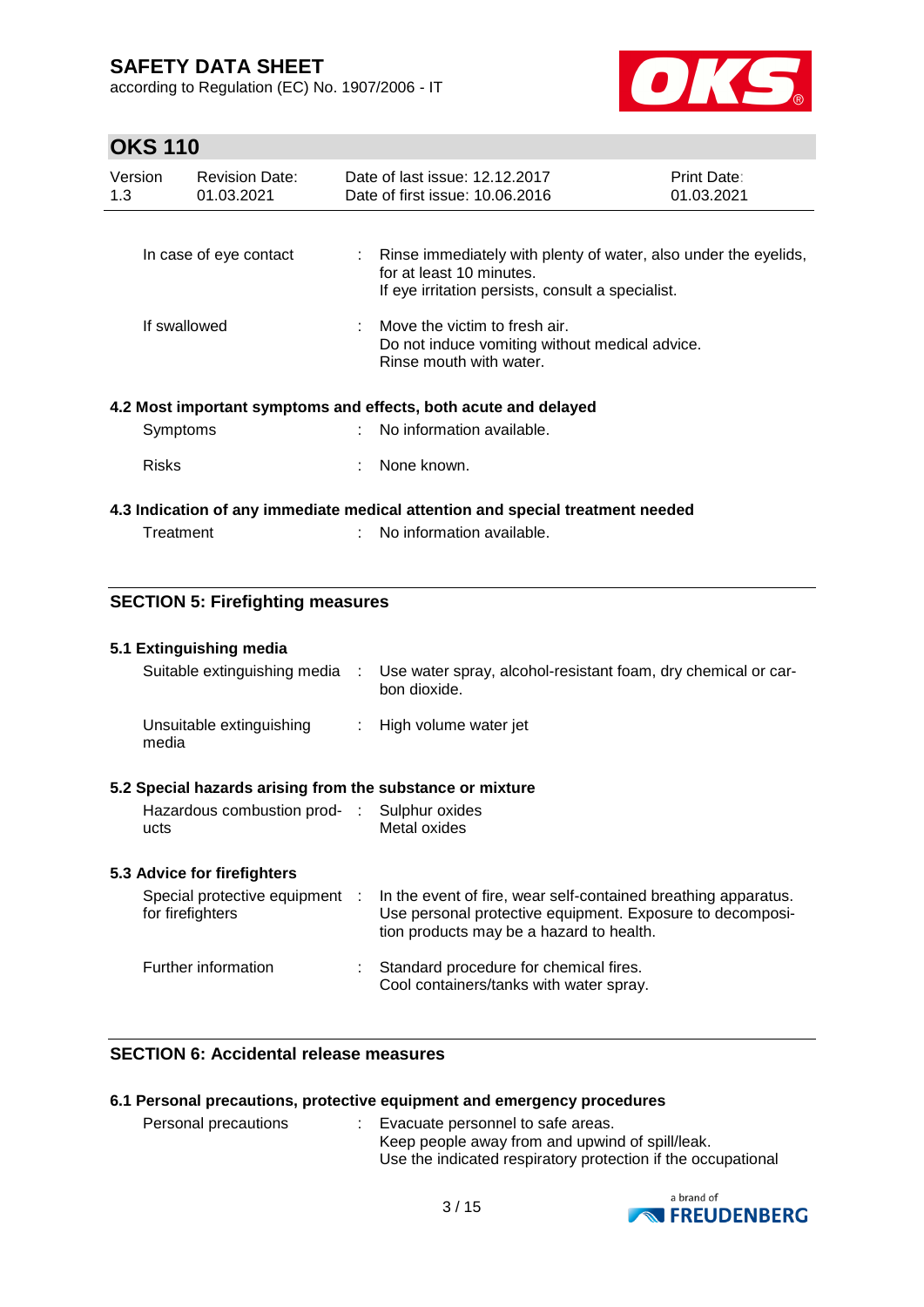according to Regulation (EC) No. 1907/2006 - IT



# **OKS 110**

| Version<br>1.3                                           | <b>Revision Date:</b><br>01.03.2021 |  | Date of last issue: 12.12.2017<br>Date of first issue: 10.06.2016                                                                                                                                     | Print Date:<br>01.03.2021 |  |  |  |
|----------------------------------------------------------|-------------------------------------|--|-------------------------------------------------------------------------------------------------------------------------------------------------------------------------------------------------------|---------------------------|--|--|--|
|                                                          |                                     |  | exposure limit is exceeded and/or in case of product release<br>(dust).<br>Avoid dust formation.<br>Avoid breathing dust.<br>Refer to protective measures listed in sections 7 and 8.                 |                           |  |  |  |
| <b>6.2 Environmental precautions</b>                     |                                     |  |                                                                                                                                                                                                       |                           |  |  |  |
|                                                          | Environmental precautions           |  | Try to prevent the material from entering drains or water<br>courses.<br>Prevent further leakage or spillage.<br>Local authorities should be advised if significant spillages<br>cannot be contained. |                           |  |  |  |
| 6.3 Methods and material for containment and cleaning up |                                     |  |                                                                                                                                                                                                       |                           |  |  |  |
|                                                          | Methods for cleaning up             |  | : Clean up promptly by sweeping or vacuum.<br>Keep in suitable, closed containers for disposal.<br>Avoid dispersal of dust in the air (i.e., clearing dust surfaces<br>with compressed air).          |                           |  |  |  |

## **6.4 Reference to other sections**

For personal protection see section 8.

## **SECTION 7: Handling and storage**

### **7.1 Precautions for safe handling**

| Advice on safe handling                                                    | : Do not use in areas without adequate ventilation.<br>Do not breathe vapours/dust.<br>In case of insufficient ventilation, wear suitable respiratory<br>equipment.<br>For personal protection see section 8.<br>Smoking, eating and drinking should be prohibited in the ap-<br>plication area.<br>Wash hands and face before breaks and immediately after<br>handling the product.<br>Ensure all equipment is electrically grounded before beginning<br>transfer operations.<br>Avoid dust accumulation in enclosed space. |
|----------------------------------------------------------------------------|------------------------------------------------------------------------------------------------------------------------------------------------------------------------------------------------------------------------------------------------------------------------------------------------------------------------------------------------------------------------------------------------------------------------------------------------------------------------------------------------------------------------------|
| Advice on protection against : Avoid dust formation.<br>fire and explosion |                                                                                                                                                                                                                                                                                                                                                                                                                                                                                                                              |
| Hygiene measures                                                           | Wash face, hands and any exposed skin thoroughly after<br>handling.                                                                                                                                                                                                                                                                                                                                                                                                                                                          |

## **7.2 Conditions for safe storage, including any incompatibilities**

| Requirements for storage | Store in original container. Keep container closed when not in |
|--------------------------|----------------------------------------------------------------|
| areas and containers     | use. Keep in a dry, cool and well-ventilated place. Containers |
|                          | which are opened must be carefully resealed and kept upright   |

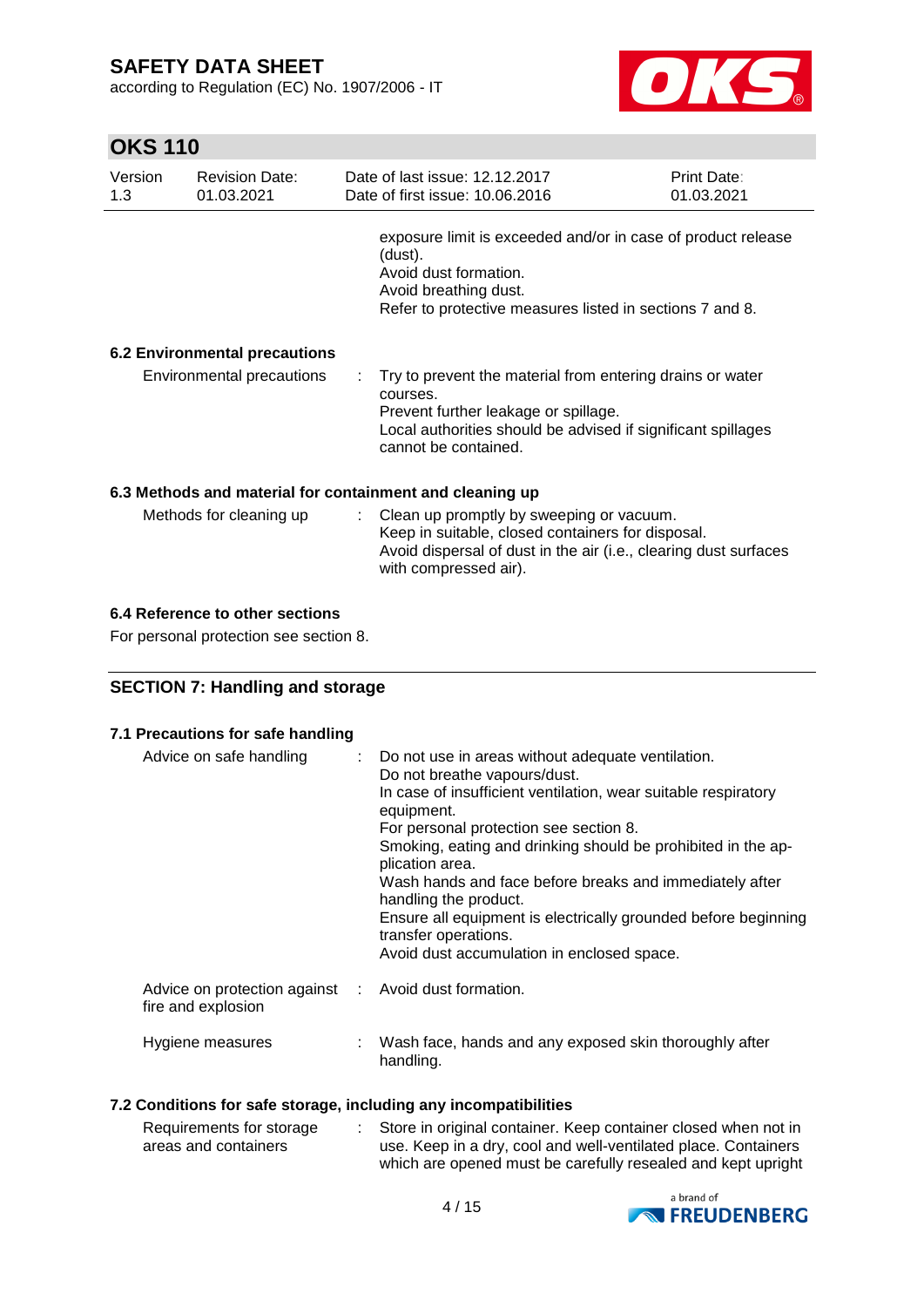according to Regulation (EC) No. 1907/2006 - IT



# **OKS 110**

| Version<br><b>Revision Date:</b><br>1.3<br>01.03.2021 |                                            | Date of last issue: 12.12.2017<br>Date of first issue: 10.06.2016                                                                                                                                                                  | <b>Print Date:</b><br>01.03.2021 |
|-------------------------------------------------------|--------------------------------------------|------------------------------------------------------------------------------------------------------------------------------------------------------------------------------------------------------------------------------------|----------------------------------|
|                                                       |                                            | to prevent leakage. Electrical installations / working materials<br>must comply with the technological safety standards. Store in<br>accordance with the particular national regulations. Keep in<br>properly labelled containers. |                                  |
|                                                       | 7.3 Specific end use(s)<br>Specific use(s) | Specific instructions for handling, not required.                                                                                                                                                                                  |                                  |

## **SECTION 8: Exposure controls/personal protection**

#### **8.1 Control parameters**

#### **8.2 Exposure controls**

#### **Engineering measures**

#### Local exhaust

Ensure that dust-handling systems (such as exhaust ducts, dust collectors, vessels, and processing equipment) are designed in a manner to prevent the escape of dust into the work area (i.e., there is no leakage from the equipment).

| Personal protective equipment                                         |                                                                                                                                                                                                                                                                                                                                                                              |
|-----------------------------------------------------------------------|------------------------------------------------------------------------------------------------------------------------------------------------------------------------------------------------------------------------------------------------------------------------------------------------------------------------------------------------------------------------------|
| Eye protection                                                        | Safety glasses with side-shields                                                                                                                                                                                                                                                                                                                                             |
| Hand protection<br>Material<br>Break through time<br>Protective index | Nitrile rubber<br>$>10$ min<br>Class 1                                                                                                                                                                                                                                                                                                                                       |
| Remarks                                                               | For prolonged or repeated contact use protective gloves. The<br>break through time depends amongst other things on the<br>material, the thickness and the type of glove and therefore<br>has to be measured for each case.<br>The selected protective gloves have to satisfy the specifica-<br>tions of Regulation (EU) 2016/425 and the standard EN 374<br>derived from it. |
| Respiratory protection                                                | Use the indicated respiratory protection if the occupational<br>exposure limit is exceeded and/or in case of product release<br>(dust).                                                                                                                                                                                                                                      |
| Filter type                                                           | P <sub>2</sub> filter                                                                                                                                                                                                                                                                                                                                                        |
| Protective measures                                                   | The type of protective equipment must be selected according<br>to the concentration and amount of the dangerous substance<br>at the specific workplace.<br>Choose body protection in relation to its type, to the concen-<br>tration and amount of dangerous substances, and to the spe-<br>cific work-place.                                                                |

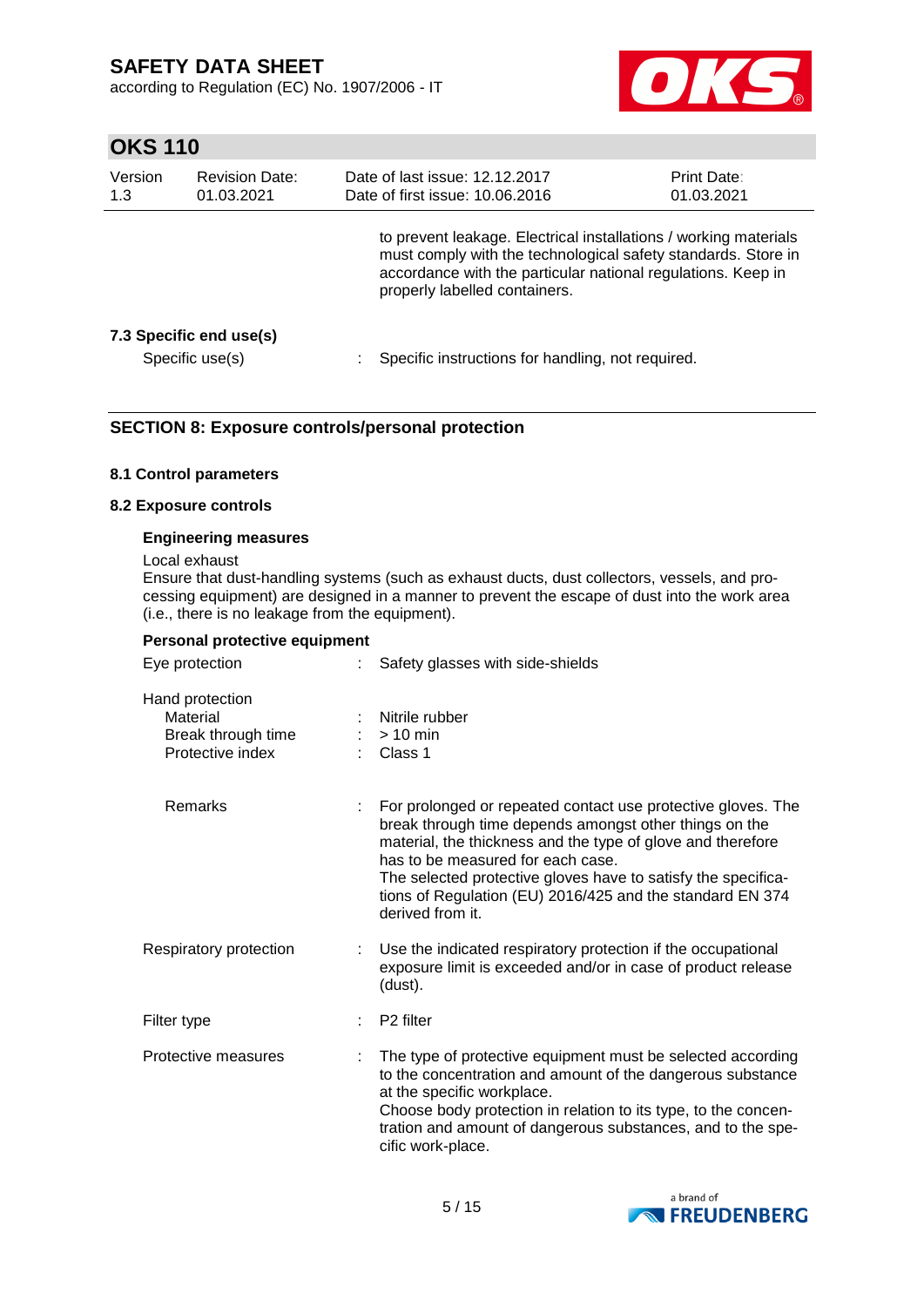according to Regulation (EC) No. 1907/2006 - IT



# **OKS 110**

| Version | Revision Date: | Date of last issue: 12.12.2017  | <b>Print Date:</b> |
|---------|----------------|---------------------------------|--------------------|
| 1.3     | 01.03.2021     | Date of first issue: 10.06.2016 | 01.03.2021         |

## **SECTION 9: Physical and chemical properties**

## **9.1 Information on basic physical and chemical properties**

| Appearance                                                              |    | powder                |
|-------------------------------------------------------------------------|----|-----------------------|
| Colour                                                                  |    | grey                  |
| Odour                                                                   |    | odourless             |
| <b>Odour Threshold</b>                                                  |    | No data available     |
|                                                                         |    |                       |
| рH                                                                      | ÷  | Not applicable        |
| Melting point/range                                                     |    | 1.185 $°C$            |
| Boiling point/boiling range                                             |    | No data available     |
| Flash point                                                             |    | Not applicable        |
| Evaporation rate                                                        | t  | No data available     |
| Flammability (solid, gas)                                               | t. | Will not burn         |
| Upper explosion limit / Upper : No data available<br>flammability limit |    |                       |
| Lower explosion limit / Lower :<br>flammability limit                   |    | 250.000 mg/m3         |
| Vapour pressure                                                         | ÷  | $<$ 0,001 hPa (20 °C) |
| Relative vapour density                                                 |    | No data available     |
| Density                                                                 |    | 4,80 g/cm3<br>(20 °C) |
| <b>Bulk density</b>                                                     |    | 400 - 1.400 kg/m3     |
| Solubility(ies)<br>Water solubility                                     |    | insoluble             |
| Solubility in other solvents :                                          |    | No data available     |
| Partition coefficient: n-<br>octanol/water                              |    | No data available     |
| Auto-ignition temperature                                               |    | 520 °C                |

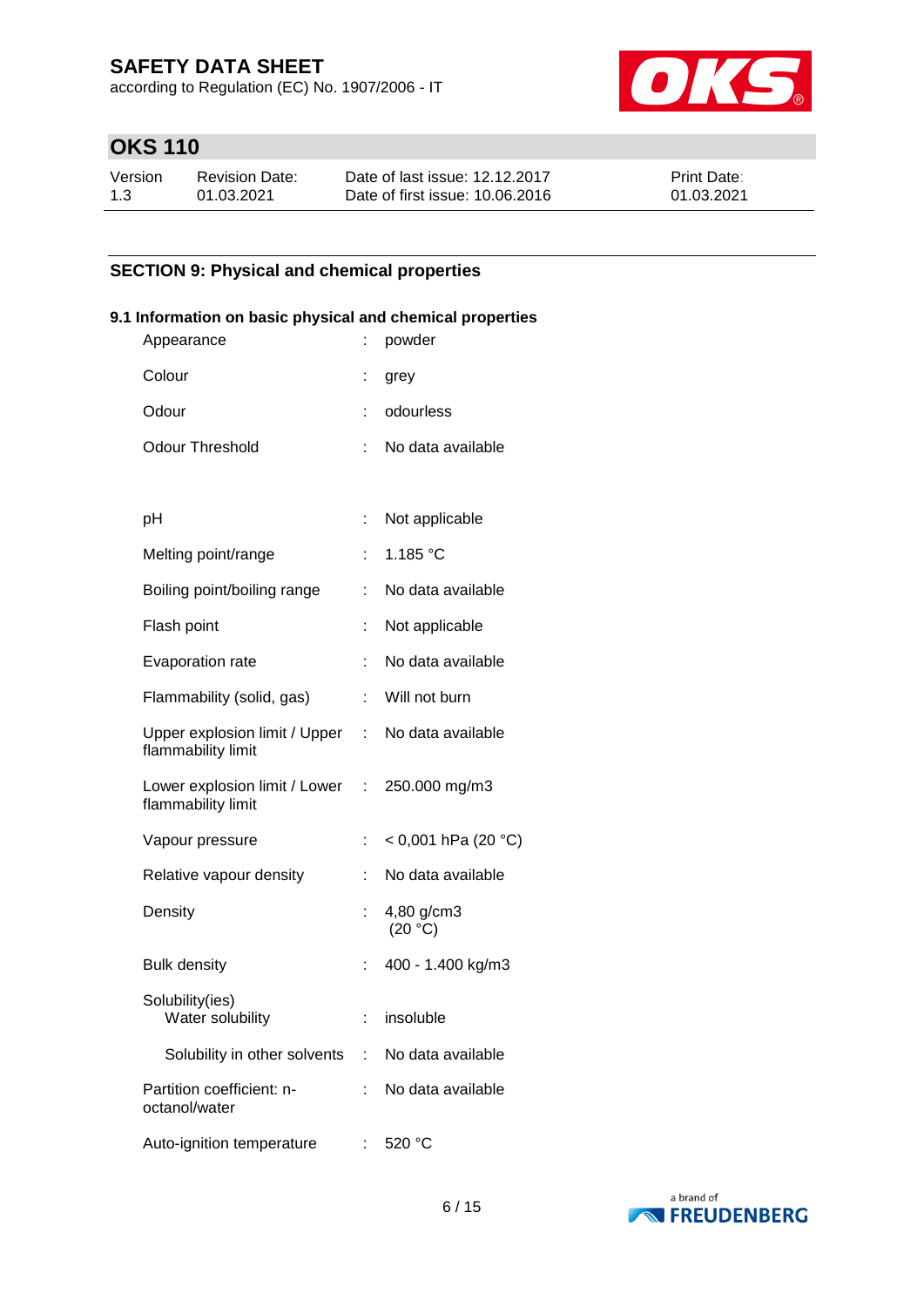according to Regulation (EC) No. 1907/2006 - IT



# **OKS 110**

| Version<br>1.3                             | <b>Revision Date:</b><br>01.03.2021 |   | Date of last issue: 12.12.2017<br>Date of first issue: 10.06.2016 | Print Date:<br>01.03.2021 |
|--------------------------------------------|-------------------------------------|---|-------------------------------------------------------------------|---------------------------|
|                                            | Decomposition temperature           | ÷ | No data available                                                 |                           |
|                                            | Viscosity<br>Viscosity, dynamic     | ÷ | No data available                                                 |                           |
|                                            | Viscosity, kinematic                | ÷ | No data available                                                 |                           |
|                                            | Explosive properties                | ÷ | Not explosive                                                     |                           |
|                                            | Oxidizing properties                | ÷ | No data available                                                 |                           |
| 9.2 Other information<br>Sublimation point |                                     | ÷ | No data available                                                 |                           |
|                                            | Self-ignition                       | ÷ | No data available                                                 |                           |

## **SECTION 10: Stability and reactivity**

### **10.1 Reactivity**

No hazards to be specially mentioned.

### **10.2 Chemical stability**

Stable under normal conditions.

| 10.3 Possibility of hazardous reactions |                                            |
|-----------------------------------------|--------------------------------------------|
| Hazardous reactions                     | Dust can form an explosive mixture in air. |
| 10.4 Conditions to avoid                |                                            |
| Conditions to avoid                     | No conditions to be specially mentioned.   |
| 10.5 Incompatible materials             |                                            |
| Materials to avoid                      | No materials to be especially mentioned.   |

#### **10.6 Hazardous decomposition products**

No decomposition if stored and applied as directed.

## **SECTION 11: Toxicological information**

#### **11.1 Information on toxicological effects**

#### **Acute toxicity**

**Product:**

| Acute oral toxicity       | Remarks: This information is not available.                |
|---------------------------|------------------------------------------------------------|
| Acute inhalation toxicity | : Symptoms: Inhalation may provoke the following symptoms: |
|                           | a brand of                                                 |

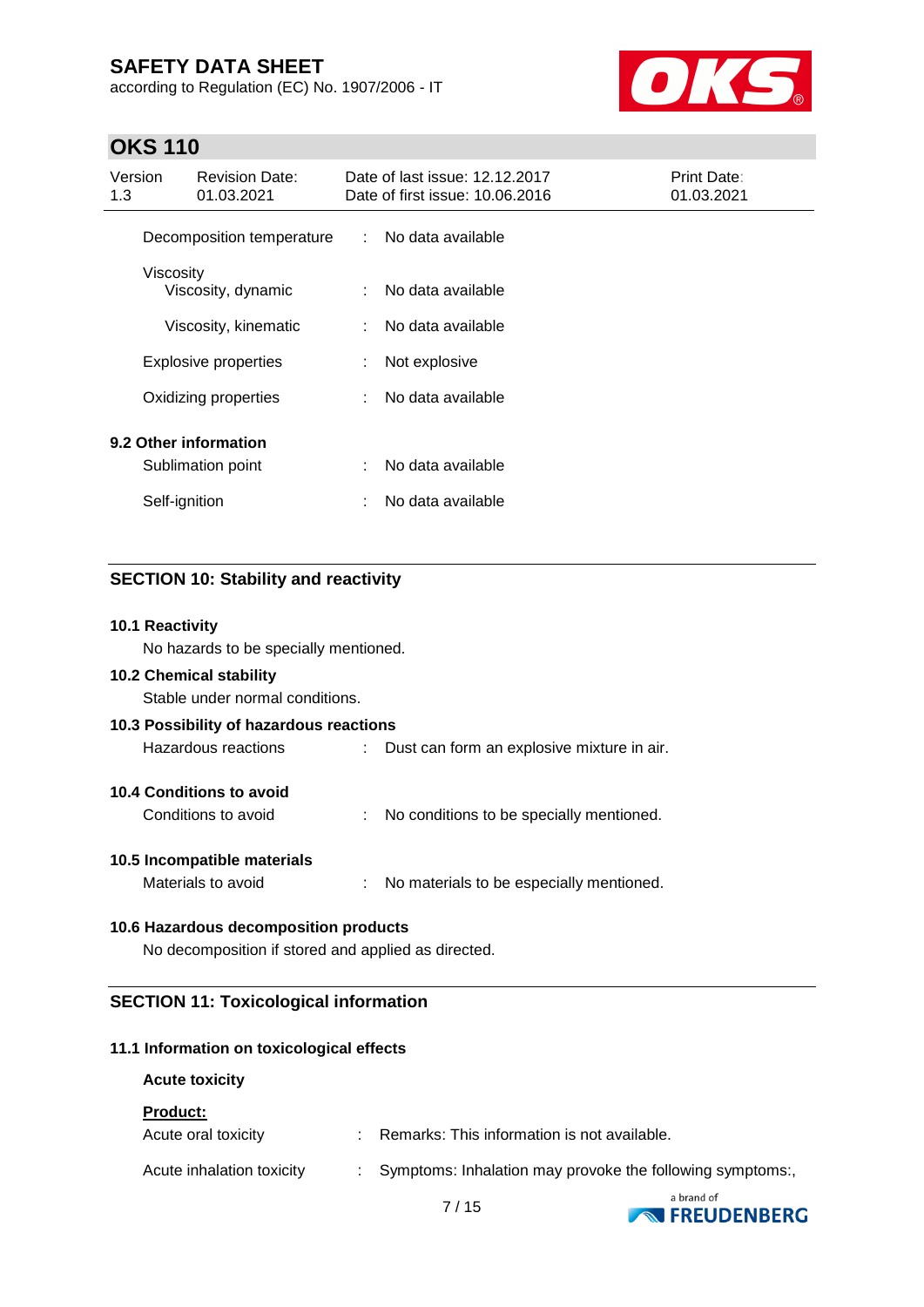**OKS 110**

Version 1.3

according to Regulation (EC) No. 1907/2006 - IT

Revision Date:



Print Date:

| 01.03.2021                               |   | Date of first issue: 10.06.2016                                                       | 01.03.2021 |
|------------------------------------------|---|---------------------------------------------------------------------------------------|------------|
|                                          |   | Respiratory disorder, Dust may cause sore throat and pains in<br>the lungs and chest. |            |
| Acute dermal toxicity                    |   | : Remarks: This information is not available.                                         |            |
| Components:                              |   |                                                                                       |            |
| molybdenum disulphide:                   |   |                                                                                       |            |
| Acute oral toxicity                      | ÷ | LD50 (Rat): $> 5.000$ mg/kg                                                           |            |
| Acute dermal toxicity                    |   | LD50 (Rat): $> 16.000$ mg/kg                                                          |            |
| <b>Skin corrosion/irritation</b>         |   |                                                                                       |            |
| <b>Product:</b>                          |   |                                                                                       |            |
| <b>Remarks</b>                           |   | This information is not available.                                                    |            |
| Components:                              |   |                                                                                       |            |
| molybdenum disulphide:                   |   |                                                                                       |            |
| Assessment<br>Result                     |   | No skin irritation<br>No skin irritation                                              |            |
| Serious eye damage/eye irritation        |   |                                                                                       |            |
| <b>Product:</b>                          |   |                                                                                       |            |
| Remarks                                  |   | Contact with eyes may cause irritation.                                               |            |
| Components:                              |   |                                                                                       |            |
| molybdenum disulphide:                   |   |                                                                                       |            |
| Assessment<br>Result                     |   | No eye irritation<br>No eye irritation                                                |            |
| <b>Respiratory or skin sensitisation</b> |   |                                                                                       |            |
| Product:                                 |   |                                                                                       |            |
| Remarks                                  | t | This information is not available.                                                    |            |
| <b>Components:</b>                       |   |                                                                                       |            |
| molybdenum disulphide:                   |   |                                                                                       |            |
| Assessment<br>Result                     |   | Does not cause skin sensitisation.<br>Does not cause skin sensitisation.              |            |

Date of last issue: 12.12.2017

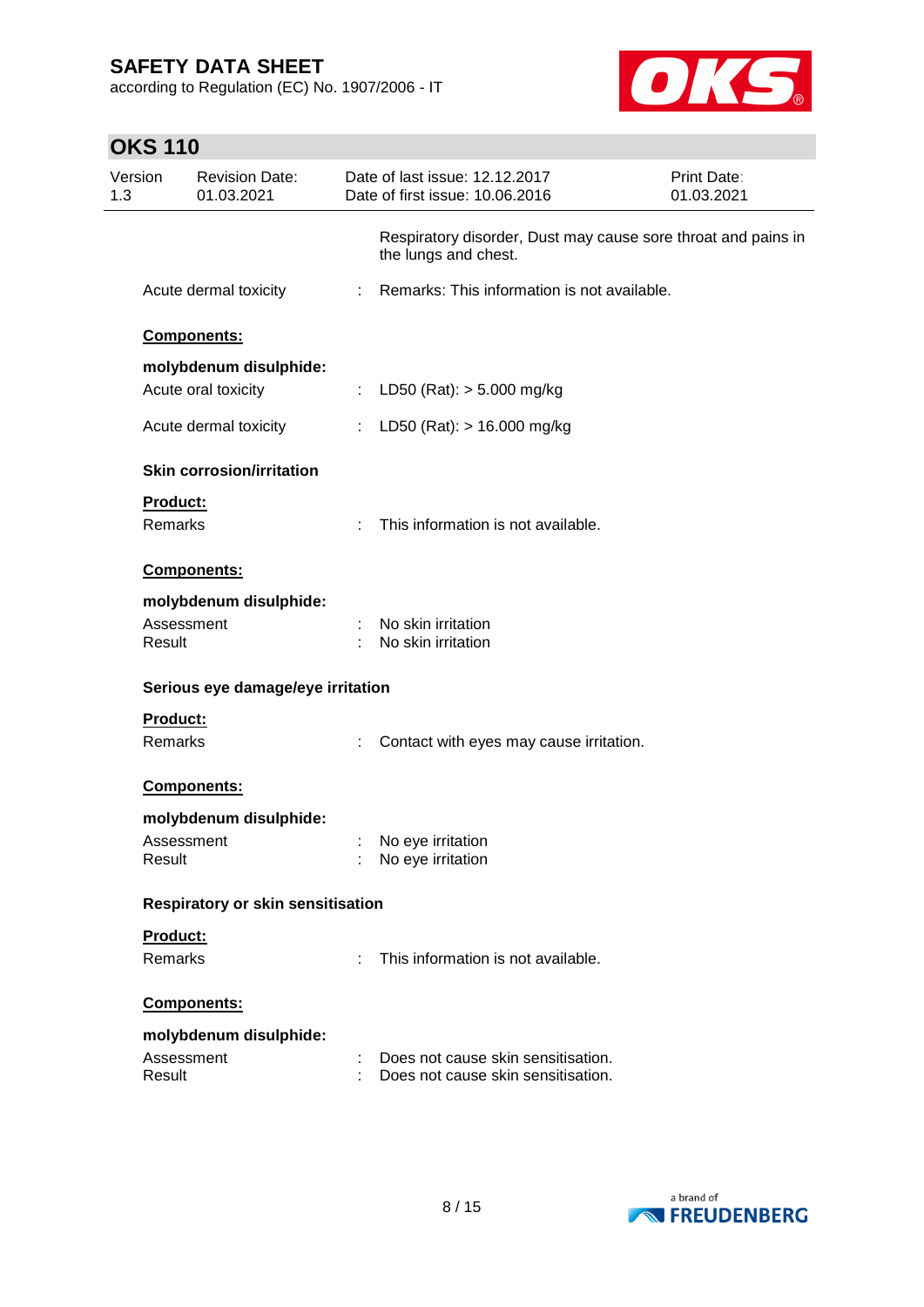according to Regulation (EC) No. 1907/2006 - IT



# **OKS 110**

| Version<br>1.3  | <b>Revision Date:</b><br>01.03.2021 | Date of last issue: 12.12.2017<br>Date of first issue: 10.06.2016                                   | <b>Print Date:</b><br>01.03.2021 |
|-----------------|-------------------------------------|-----------------------------------------------------------------------------------------------------|----------------------------------|
|                 | <b>Germ cell mutagenicity</b>       |                                                                                                     |                                  |
| <b>Product:</b> |                                     |                                                                                                     |                                  |
|                 | Genotoxicity in vitro               | : Remarks: No data available                                                                        |                                  |
|                 | Genotoxicity in vivo                | : Remarks: No data available                                                                        |                                  |
|                 | Components:                         |                                                                                                     |                                  |
|                 | molybdenum disulphide:              |                                                                                                     |                                  |
|                 | sessment                            | Germ cell mutagenicity- As- : Animal testing did not show any mutagenic effects.                    |                                  |
|                 | Carcinogenicity                     |                                                                                                     |                                  |
| <b>Product:</b> |                                     |                                                                                                     |                                  |
| Remarks         |                                     | No data available                                                                                   |                                  |
|                 | Components:                         |                                                                                                     |                                  |
|                 | molybdenum disulphide:              |                                                                                                     |                                  |
| ment            | Carcinogenicity - Assess-           | : No evidence of carcinogenicity in animal studies.                                                 |                                  |
|                 | <b>Reproductive toxicity</b>        |                                                                                                     |                                  |
| Product:        |                                     |                                                                                                     |                                  |
|                 | Effects on fertility                | : Remarks: No data available                                                                        |                                  |
| ment            | Effects on foetal develop-          | : Remarks: No data available                                                                        |                                  |
|                 | <b>STOT - single exposure</b>       |                                                                                                     |                                  |
|                 | Components:                         |                                                                                                     |                                  |
|                 | molybdenum disulphide:              |                                                                                                     |                                  |
|                 | Assessment                          | The substance or mixture is not classified as specific target<br>organ toxicant, single exposure.   |                                  |
|                 | <b>STOT - repeated exposure</b>     |                                                                                                     |                                  |
|                 | Components:                         |                                                                                                     |                                  |
|                 | molybdenum disulphide:              |                                                                                                     |                                  |
|                 | Assessment                          | The substance or mixture is not classified as specific target<br>organ toxicant, repeated exposure. |                                  |

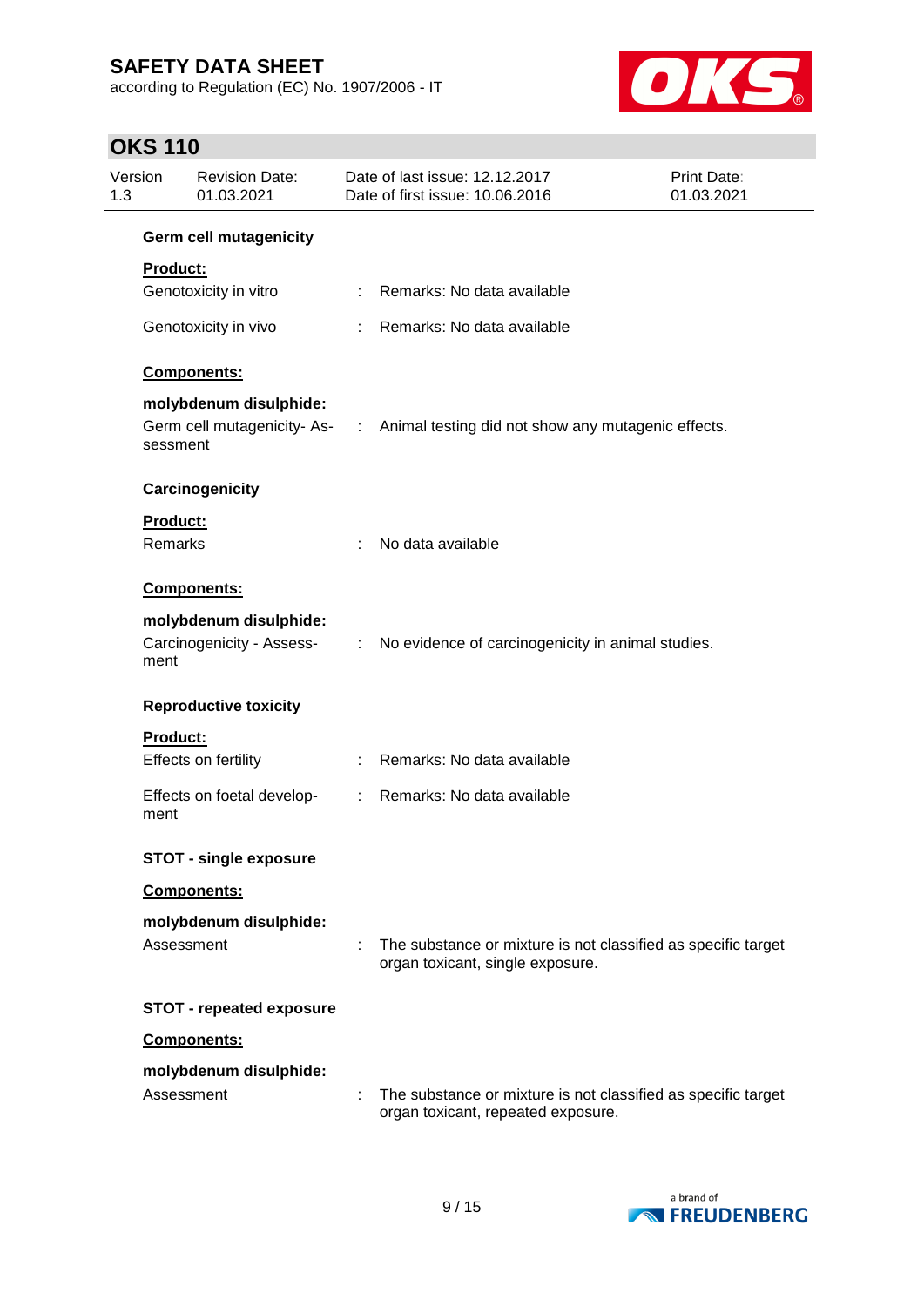according to Regulation (EC) No. 1907/2006 - IT



# **OKS 110**

| Version<br>1.3 |                 | <b>Revision Date:</b><br>01.03.2021 |    | Date of last issue: 12.12.2017<br>Date of first issue: 10.06.2016                               | Print Date:<br>01.03.2021 |
|----------------|-----------------|-------------------------------------|----|-------------------------------------------------------------------------------------------------|---------------------------|
|                |                 | <b>Repeated dose toxicity</b>       |    |                                                                                                 |                           |
|                | Product:        |                                     |    |                                                                                                 |                           |
|                | <b>Remarks</b>  |                                     | ٠. | This information is not available.                                                              |                           |
|                |                 | <b>Aspiration toxicity</b>          |    |                                                                                                 |                           |
|                | <b>Product:</b> | This information is not available.  |    |                                                                                                 |                           |
|                |                 | <b>Further information</b>          |    |                                                                                                 |                           |
|                | Product:        |                                     |    |                                                                                                 |                           |
|                | Remarks         |                                     |    | Prolonged or repeated inhalation may cause damage to the<br>lungs.                              |                           |
|                |                 | Components:                         |    |                                                                                                 |                           |
|                |                 | molybdenum disulphide:              |    |                                                                                                 |                           |
|                | <b>Remarks</b>  |                                     | t  | Information given is based on data on the components and<br>the toxicology of similar products. |                           |

## **SECTION 12: Ecological information**

## **12.1 Toxicity**

| <b>Product:</b>                                                                     |    |                                                                                    |
|-------------------------------------------------------------------------------------|----|------------------------------------------------------------------------------------|
| Toxicity to fish                                                                    |    | : Remarks: No data available                                                       |
| Toxicity to daphnia and other : Remarks: No data available<br>aquatic invertebrates |    |                                                                                    |
| Toxicity to algae/aquatic<br>plants                                                 |    | : Remarks: No data available                                                       |
| Toxicity to microorganisms                                                          |    | Remarks: No data available                                                         |
| <b>Components:</b>                                                                  |    |                                                                                    |
| molybdenum disulphide:                                                              |    |                                                                                    |
| Toxicity to fish                                                                    |    | : LC50 (Pimephales promelas (fathead minnow)): $> 100$ mg/l<br>Exposure time: 96 h |
| Toxicity to daphnia and other :<br>aquatic invertebrates                            |    | EC50 (Daphnia magna (Water flea)): > 100 mg/l<br>Exposure time: 48 h               |
| Toxicity to algae/aquatic                                                           | ÷. | EC50 (Pseudokirchneriella subcapitata (green algae)): > 100                        |

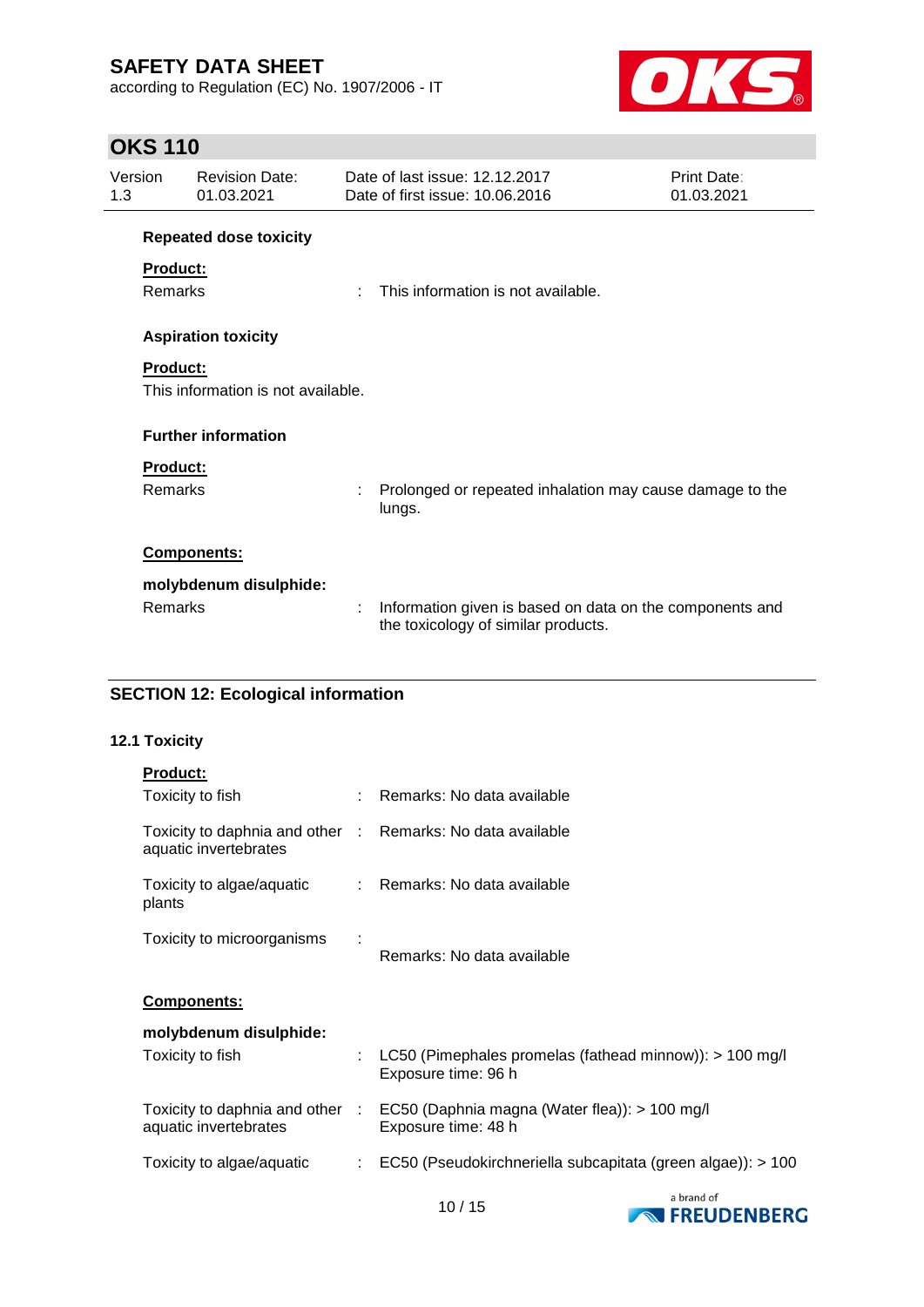according to Regulation (EC) No. 1907/2006 - IT



# **OKS 110**

|                | UNJ TIU            |                                                    |    |                                                                                                                                                                                                            |                           |
|----------------|--------------------|----------------------------------------------------|----|------------------------------------------------------------------------------------------------------------------------------------------------------------------------------------------------------------|---------------------------|
| Version<br>1.3 |                    | <b>Revision Date:</b><br>01.03.2021                |    | Date of last issue: 12.12.2017<br>Date of first issue: 10.06.2016                                                                                                                                          | Print Date:<br>01.03.2021 |
|                | plants             |                                                    |    | mg/l<br>Exposure time: 72 h                                                                                                                                                                                |                           |
|                |                    | 12.2 Persistence and degradability                 |    |                                                                                                                                                                                                            |                           |
|                | <b>Product:</b>    |                                                    |    |                                                                                                                                                                                                            |                           |
|                |                    | Biodegradability                                   |    | Remarks: No data available                                                                                                                                                                                 |                           |
|                | ity                |                                                    |    | Physico-chemical removabil- : Remarks: No data available                                                                                                                                                   |                           |
|                |                    | 12.3 Bioaccumulative potential                     |    |                                                                                                                                                                                                            |                           |
|                | <b>Product:</b>    |                                                    |    |                                                                                                                                                                                                            |                           |
|                |                    | <b>Bioaccumulation</b>                             |    | Remarks: This substance is not considered to be persistent,<br>bioaccumulating and toxic (PBT).<br>This substance is not considered to be very persistent and<br>very bioaccumulating (vPvB).              |                           |
|                |                    | 12.4 Mobility in soil                              |    |                                                                                                                                                                                                            |                           |
|                | Product:           |                                                    |    |                                                                                                                                                                                                            |                           |
|                | Mobility           |                                                    |    | Remarks: No data available                                                                                                                                                                                 |                           |
|                |                    | Distribution among environ-<br>mental compartments | ÷. | Remarks: No data available                                                                                                                                                                                 |                           |
|                |                    | 12.5 Results of PBT and vPvB assessment            |    |                                                                                                                                                                                                            |                           |
|                | Product:           |                                                    |    |                                                                                                                                                                                                            |                           |
|                | Assessment         |                                                    |    | This substance/mixture contains no components considered<br>to be either persistent, bioaccumulative and toxic (PBT), or<br>very persistent and very bioaccumulative (vPvB) at levels of<br>0.1% or higher |                           |
|                |                    | 12.6 Other adverse effects                         |    |                                                                                                                                                                                                            |                           |
|                | Product:<br>mation | Additional ecological infor-                       | ÷  | No information on ecology is available.                                                                                                                                                                    |                           |

## **SECTION 13: Disposal considerations**

## **13.1 Waste treatment methods**

Product : The product should not be allowed to enter drains, water courses or the soil.

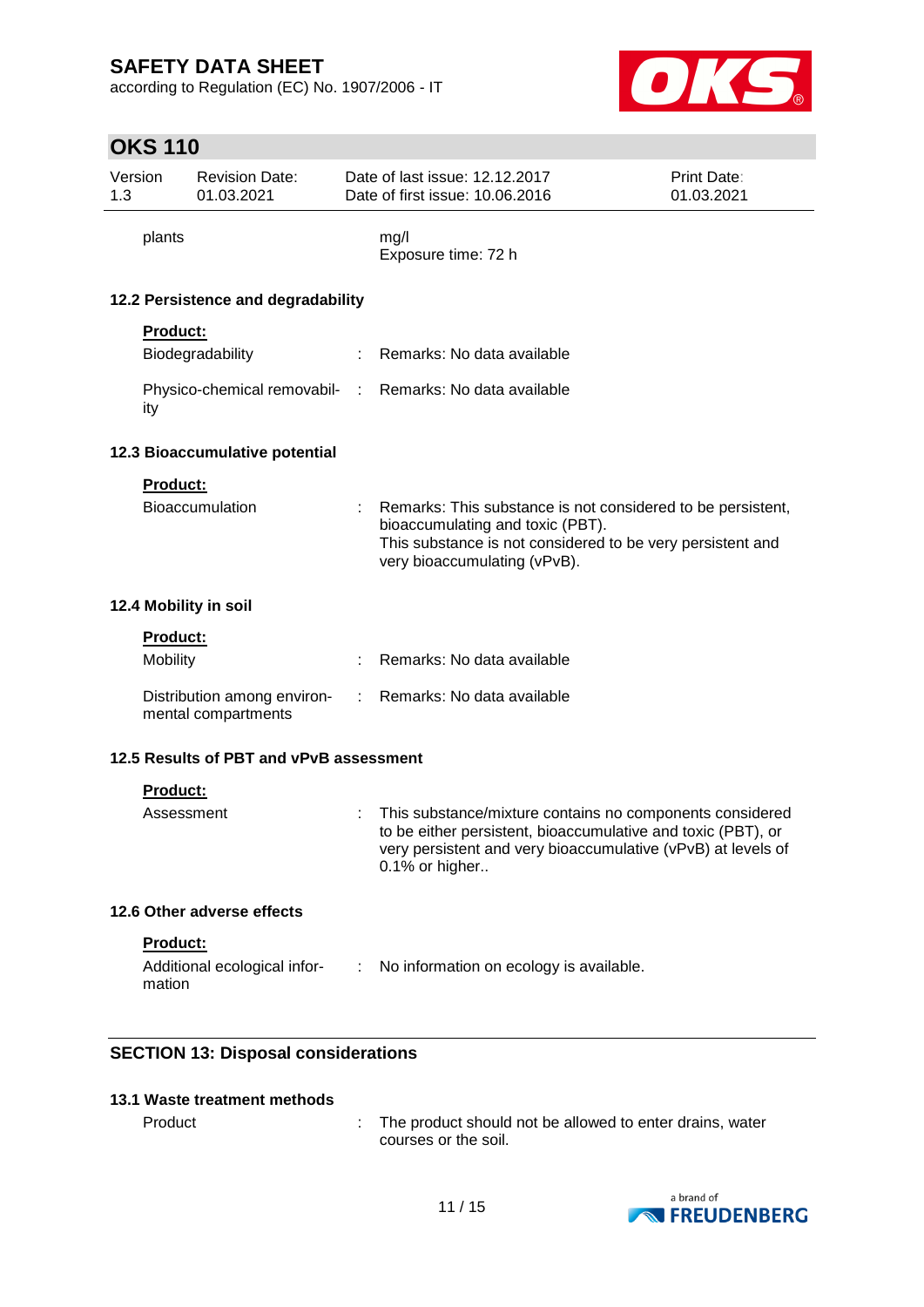according to Regulation (EC) No. 1907/2006 - IT



# **OKS 110**

| Version<br>1.3         | <b>Revision Date:</b><br>01.03.2021 | Date of last issue: 12.12.2017<br>Date of first issue: 10.06.2016                                                                                                        | Print Date:<br>01.03.2021 |  |
|------------------------|-------------------------------------|--------------------------------------------------------------------------------------------------------------------------------------------------------------------------|---------------------------|--|
|                        |                                     | Waste codes should be assigned by the user based on the<br>application for which the product was used.                                                                   |                           |  |
| Contaminated packaging |                                     | : Packaging that is not properly emptied must be disposed of as<br>the unused product.<br>Dispose of waste product or used containers according to<br>local regulations. |                           |  |
|                        |                                     | The following Waste Codes are only suggestions:                                                                                                                          |                           |  |
|                        | Waste Code                          | : unused product<br>06 06 03, wastes containing sulphides other than those men-<br>tioned in 06 06 02                                                                    |                           |  |
|                        |                                     | uncleaned packagings<br>15 01 10, packaging containing residues of or contaminated<br>by hazardous substances                                                            |                           |  |

## **SECTION 14: Transport information**

## **14.1 UN number**

| <b>ADN</b>                      |   | Not regulated as a dangerous good |
|---------------------------------|---|-----------------------------------|
| <b>ADR</b>                      |   | Not regulated as a dangerous good |
| <b>RID</b>                      |   | Not regulated as a dangerous good |
| <b>IMDG</b>                     |   | Not regulated as a dangerous good |
| <b>IATA</b>                     |   | Not regulated as a dangerous good |
| 14.2 UN proper shipping name    |   |                                   |
| <b>ADN</b>                      | t | Not regulated as a dangerous good |
| <b>ADR</b>                      |   | Not regulated as a dangerous good |
| <b>RID</b>                      | t | Not regulated as a dangerous good |
| <b>IMDG</b>                     | t | Not regulated as a dangerous good |
| <b>IATA</b>                     | t | Not regulated as a dangerous good |
| 14.3 Transport hazard class(es) |   |                                   |
| <b>ADN</b>                      | t | Not regulated as a dangerous good |
| <b>ADR</b>                      | ۰ | Not regulated as a dangerous good |
| <b>RID</b>                      | t | Not regulated as a dangerous good |
| <b>IMDG</b>                     |   | Not regulated as a dangerous good |
| <b>IATA</b>                     |   | Not regulated as a dangerous good |
| 14.4 Packing group              |   |                                   |

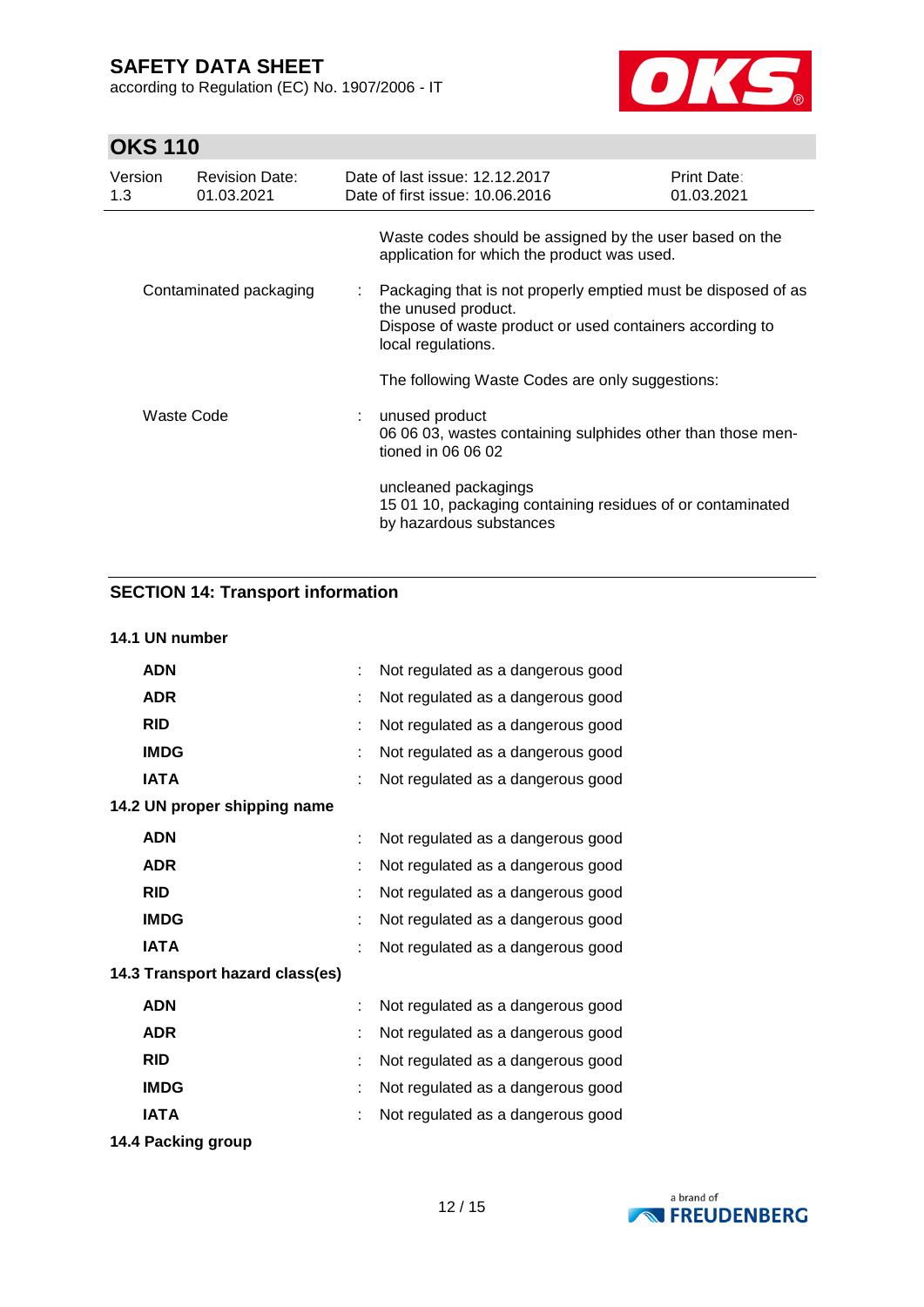according to Regulation (EC) No. 1907/2006 - IT



# **OKS 110**

| Version<br>1.3                                      |             | <b>Revision Date:</b><br>01.03.2021 | Date of last issue: 12.12.2017<br>Date of first issue: 10.06.2016 | Print Date:<br>01.03.2021 |
|-----------------------------------------------------|-------------|-------------------------------------|-------------------------------------------------------------------|---------------------------|
|                                                     | <b>ADN</b>  |                                     | Not regulated as a dangerous good                                 |                           |
|                                                     | <b>ADR</b>  |                                     | Not regulated as a dangerous good                                 |                           |
|                                                     | <b>RID</b>  |                                     | Not regulated as a dangerous good                                 |                           |
|                                                     | <b>IMDG</b> |                                     | Not regulated as a dangerous good                                 |                           |
|                                                     |             | <b>IATA (Cargo)</b>                 | Not regulated as a dangerous good                                 |                           |
|                                                     |             | <b>IATA (Passenger)</b>             | Not regulated as a dangerous good                                 |                           |
|                                                     |             | <b>14.5 Environmental hazards</b>   |                                                                   |                           |
|                                                     | <b>ADN</b>  |                                     | Not regulated as a dangerous good                                 |                           |
|                                                     | <b>ADR</b>  |                                     | Not regulated as a dangerous good                                 |                           |
|                                                     | <b>RID</b>  |                                     | Not regulated as a dangerous good                                 |                           |
|                                                     | <b>IMDG</b> |                                     | Not regulated as a dangerous good                                 |                           |
|                                                     |             | <b>IATA (Passenger)</b>             | Not regulated as a dangerous good                                 |                           |
|                                                     |             | <b>IATA (Cargo)</b>                 | Not regulated as a dangerous good                                 |                           |
| 14.6 Special precautions for user<br>Not applicable |             |                                     |                                                                   |                           |

**14.7 Transport in bulk according to Annex II of Marpol and the IBC Code**

| Remarks |  | Not applicable for product as supplied. |
|---------|--|-----------------------------------------|
|---------|--|-----------------------------------------|

## **SECTION 15: Regulatory information**

#### **15.1 Safety, health and environmental regulations/legislation specific for the substance or mixture**

| REACH - Candidate List of Substances of Very High<br>Concern for Authorisation (Article 59).                                                         |      | : This product does not contain sub-<br>stances of very high concern (Regu-<br>lation (EC) No 1907/2006 (REACH),<br>Article 57). |
|------------------------------------------------------------------------------------------------------------------------------------------------------|------|----------------------------------------------------------------------------------------------------------------------------------|
| REACH - List of substances subject to authorisation<br>(Annex XIV)                                                                                   |      | Not applicable                                                                                                                   |
| Regulation (EC) No 1005/2009 on substances that de-<br>plete the ozone layer                                                                         | t in | Not applicable                                                                                                                   |
| Regulation (EU) 2019/1021 on persistent organic pollu-<br>tants (recast)                                                                             | ÷    | Not applicable                                                                                                                   |
| Regulation (EC) No 649/2012 of the European Parlia-<br>ment and the Council concerning the export and import<br>of dangerous chemicals               | t.   | Not applicable                                                                                                                   |
| REACH - Restrictions on the manufacture, placing on<br>the market and use of certain dangerous substances,<br>preparations and articles (Annex XVII) | ÷.   | Not applicable                                                                                                                   |

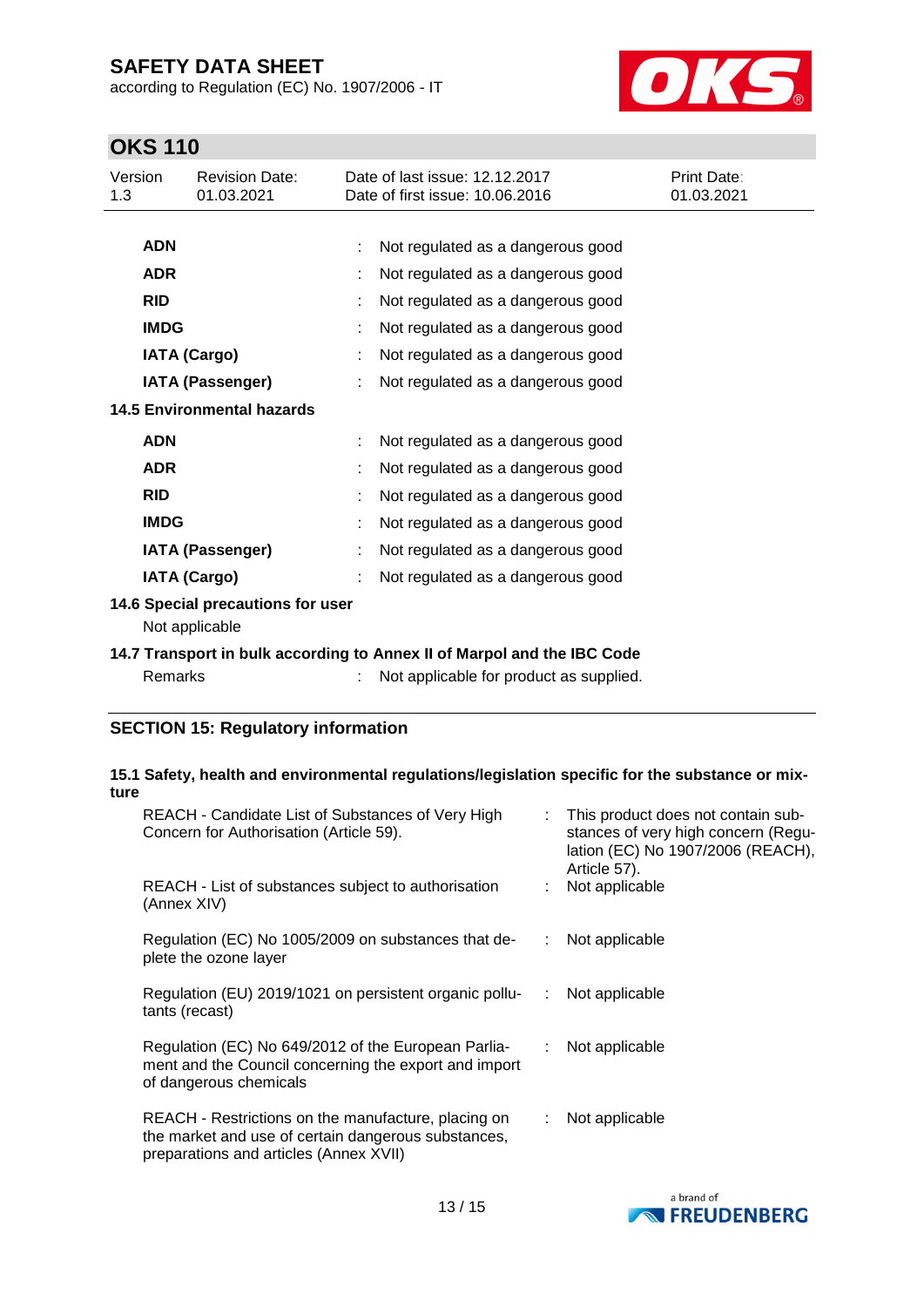according to Regulation (EC) No. 1907/2006 - IT



# **OKS 110**

| Version | <b>Revision Date:</b> | Date of last issue: 12.12.2017  | <b>Print Date:</b> |
|---------|-----------------------|---------------------------------|--------------------|
| 1.3     | 01.03.2021            | Date of first issue: 10.06.2016 | 01.03.2021         |

Seveso III: Directive 2012/18/EU of the European Parliament and of the Council on the control of major-accident hazards involving dangerous substances.

Not applicable

| emissions (integrated pollution prevention and control)<br>Not applicable | Volatile organic compounds |  | Directive 2010/75/EU of 24 November 2010 on industrial |
|---------------------------------------------------------------------------|----------------------------|--|--------------------------------------------------------|
|---------------------------------------------------------------------------|----------------------------|--|--------------------------------------------------------|

## **Other regulations:**

Legislative Decree April 9,2008, 81 (Implementation of Article 1 of the Law of 3 August 2007, n. 123, concerning the protection of health and safety in the workplace.) and subsequent amendments

Legislative Decree April 3, 2006, n.152, (Environmental standards) and subsequent amendments

Legislative Decree February 6, 2009, 21 (Regulations for the execution of the provisions laid down in Regulation (EC) no. 648/2004 on detergents)

## **15.2 Chemical safety assessment**

This information is not available.

## **SECTION 16: Other information**

### **Full text of other abbreviations**

ADN - European Agreement concerning the International Carriage of Dangerous Goods by Inland Waterways; ADR - European Agreement concerning the International Carriage of Dangerous Goods by Road; AICS - Australian Inventory of Chemical Substances; ASTM - American Society for the Testing of Materials; bw - Body weight; CLP - Classification Labelling Packaging Regulation; Regulation (EC) No 1272/2008; CMR - Carcinogen, Mutagen or Reproductive Toxicant; DIN - Standard of the German Institute for Standardisation; DSL - Domestic Substances List (Canada); ECHA - European Chemicals Agency; EC-Number - European Community number; ECx - Concentration associated with x% response; ELx - Loading rate associated with x% response; EmS - Emergency Schedule; ENCS - Existing and New Chemical Substances (Japan); ErCx - Concentration associated with x% growth rate response; GHS - Globally Harmonized System; GLP - Good Laboratory Practice; IARC - International Agency for Research on Cancer; IATA - International Air Transport Association; IBC - International Code for the Construction and Equipment of Ships carrying Dangerous Chemicals in Bulk; IC50 - Half maximal inhibitory concentration; ICAO - International Civil Aviation Organization; IECSC - Inventory of Existing Chemical Substances in China; IMDG - International Maritime Dangerous Goods; IMO - International Maritime Organization; ISHL - Industrial Safety and Health Law (Japan); ISO - International Organisation for Standardization; KECI - Korea Existing Chemicals Inventory; LC50 - Lethal Concentration to 50 % of a test population; LD50 - Lethal Dose to 50% of a test population (Median Lethal Dose); MARPOL - International Convention for the Prevention of Pollution from Ships; n.o.s. - Not Otherwise Specified; NO(A)EC - No Observed (Adverse) Effect Concentration; NO(A)EL - No Observed (Adverse) Effect Level; NOELR - No Observable Effect Loading Rate; NZIoC - New Zealand Inventory of Chemicals; OECD - Organization for Economic Co-operation and Development; OPPTS - Office of Chemical Safety and Pollution Prevention; PBT - Persistent, Bioaccumu-